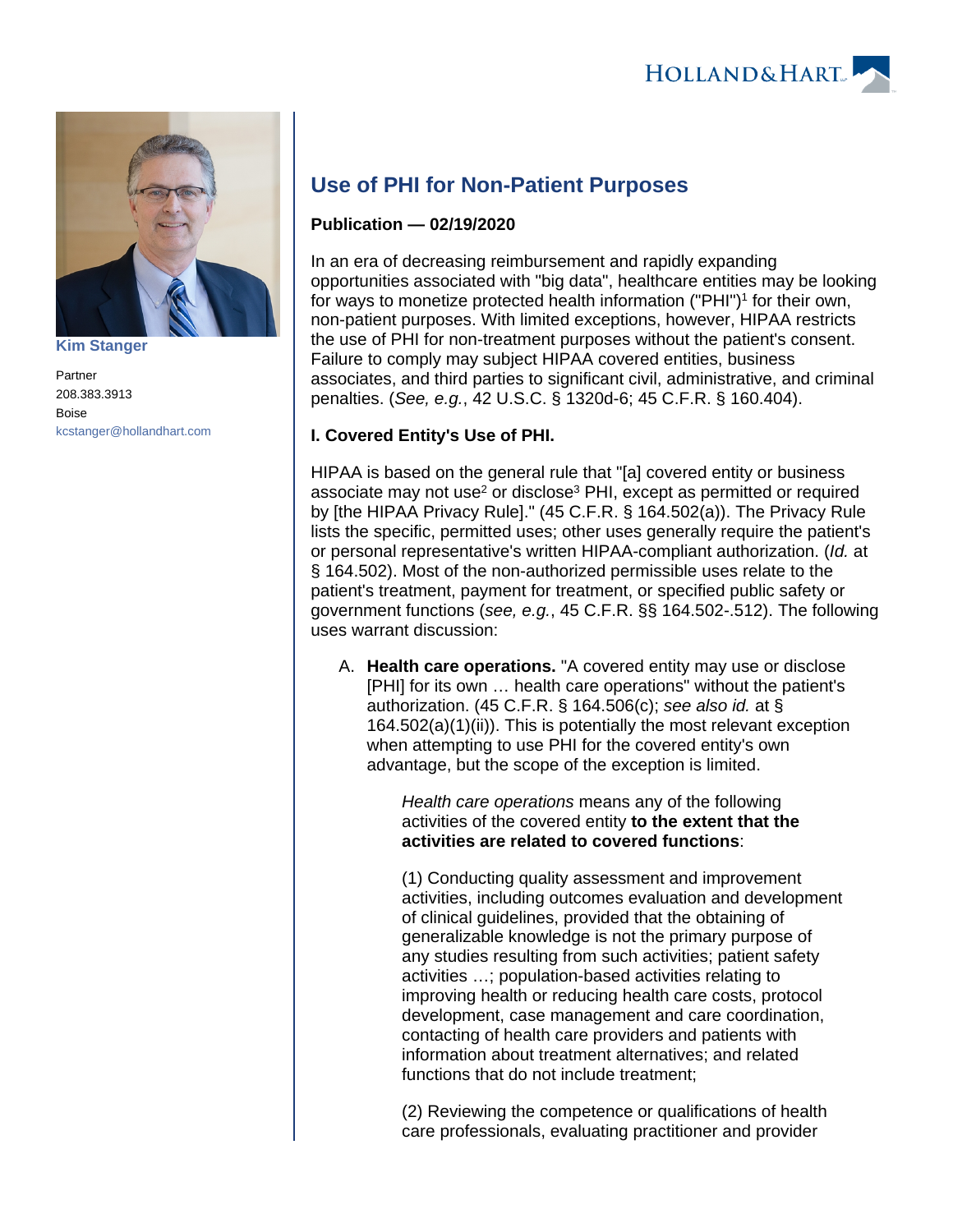

performance, health plan performance, conducting training programs in which students, trainees, or practitioners in areas of health care learn under supervision to practice or improve their skills as health care providers, training of non-health care professionals, accreditation, certification, licensing, or credentialing activities;

(3) Except as prohibited under  $\S$  164.502(a)(5)(i), underwriting, enrollment, premium rating, and other activities related to the creation, renewal, or replacement of a contract of health insurance or health benefits, and ceding, securing, or placing a contract for reinsurance of risk relating to claims for health care (including stop-loss insurance and excess of loss insurance), provided that the requirements of § 164.514(g) are met, if applicable;

(4) Conducting or arranging for medical review, legal services, and auditing functions, including fraud and abuse detection and compliance programs;

(5) Business planning and development, such as conducting cost-management and planning-related analyses related to managing and operating the entity, including formulary development and administration, development or improvement of methods of payment or coverage policies; and

(6) Business management and general administrative activities of the entity, including, but not limited to:

(i) Management activities relating to implementation of and compliance with the requirements of this subchapter;

(ii) Customer service, including the provision of data analyses for policy holders, plan sponsors, or other customers, provided that protected health information is not disclosed to such policy holder, plan sponsor, or customer.

(iii) Resolution of internal grievances;

(iv) The sale, transfer, merger, or consolidation of all or part of the covered entity with another covered entity, or an entity that following such activity will become a covered entity and due diligence related to such activity; and

(v) Consistent with the applicable requirements of §164.514, creating de-identified health information or a limited data set, and fundraising for the benefit of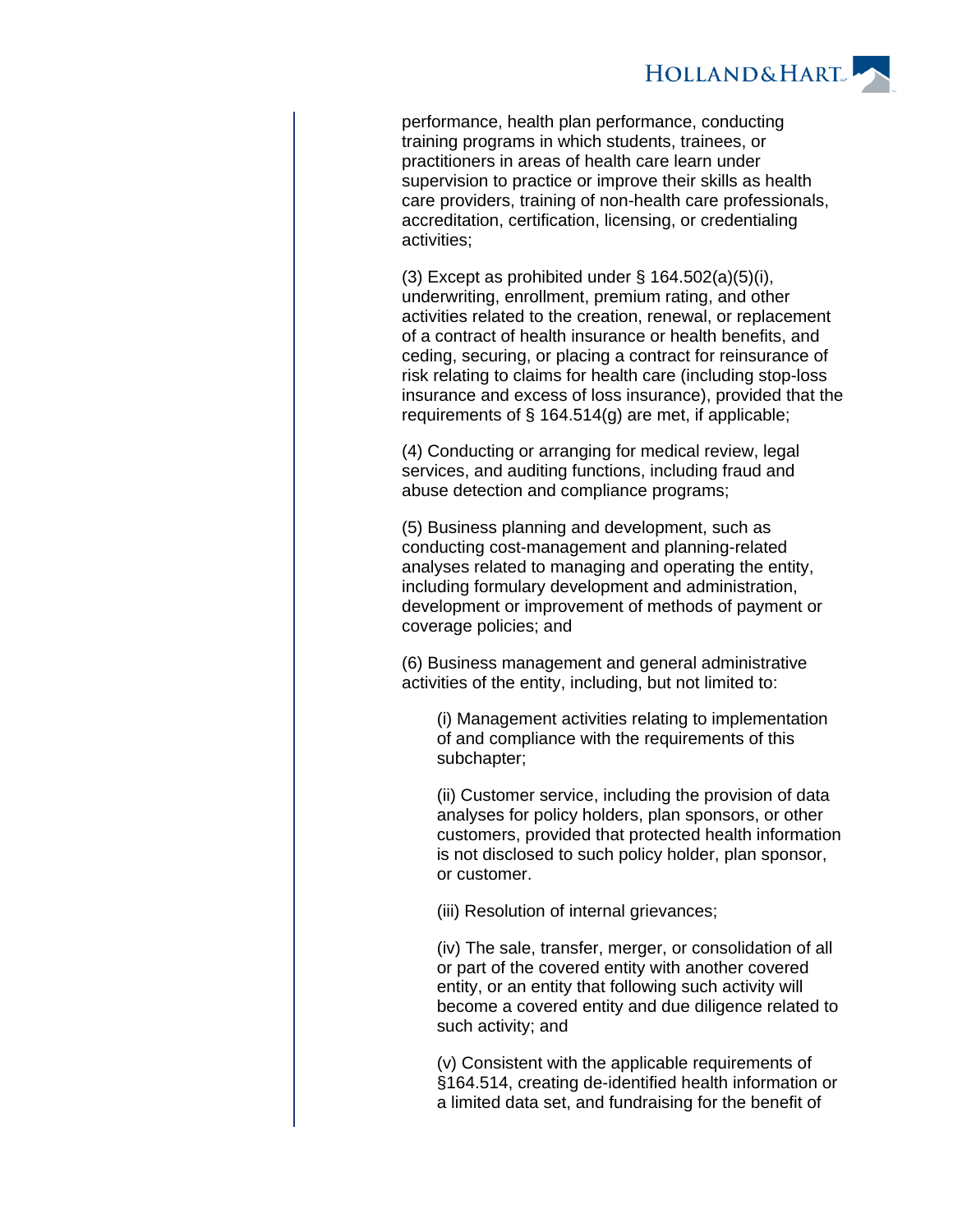

the covered entity.

(45 C.F.R. § 164.501, emphasis added). Note the two significant limitations:

First, only the activities specified in the definition are permitted, not any and all uses desired by the covered entity even though such uses may relate to, arise out of, or further the covered entity's operations. (See OCR, Uses and Disclosures for Treatment, Payment, and Health Care Operations, available [here\)](https://www.hhs.gov/hipaa/for-professionals/privacy/guidance/disclosures-treatment-payment-health-care-operations/index.html).

Second, the permitted uses must be "related to covered functions."

Covered functions means those functions of a covered entity the performance of which makes the entity a health plan, health care provider, or health care clearinghouse.

(45 C.F.R. § 164.103). As explained by HHS,

Covered functions, therefore, are the activities that any such entity engages in that are directly related to operating as a health plan, health care provider, or health care clearinghouse; that is, they are the functions that make it a health plan, health care provider, or health care clearinghouse.

(64 F.R. 82489). Thus, "health care operations includes general administrative and business functions **necessary for the covered entity to remain a viable business.**" (65 F.R. 82490, emphasis added). They are and include only those

certain administrative, financial, legal, and quality improvement activities of a covered entity that are necessary to run its business and to support the core functions of treatment and payment. These activities … are limited to the activities listed in the definition of "health care operations" at 45 C.F.R. 164.501…"

(OCR, Uses and Disclosures for Treatment, Payment, and Health Care Operations, available [here](https://www.hhs.gov/hipaa/for-professionals/privacy/guidance/disclosures-treatment-payment-health-care-operations/index.html)). In contrast,

The preamble [to the HIPAA final rule] listed certain activities that would not be considered health care operations because they were sufficiently unrelated to treatment and payment to warrant requiring an individual to authorize such use or disclosure. Those activities included: marketing of health and non-health items and services; disclosure of PHI for sale, rent or barter; use of PHI by a non-health related division of an entity; disclosure of PHI for eligibility, enrollment, underwriting, or risk rating determinations prior to an individuals' enrollment in a health plan; disclosure to an employer for employment determinations; and fundraising.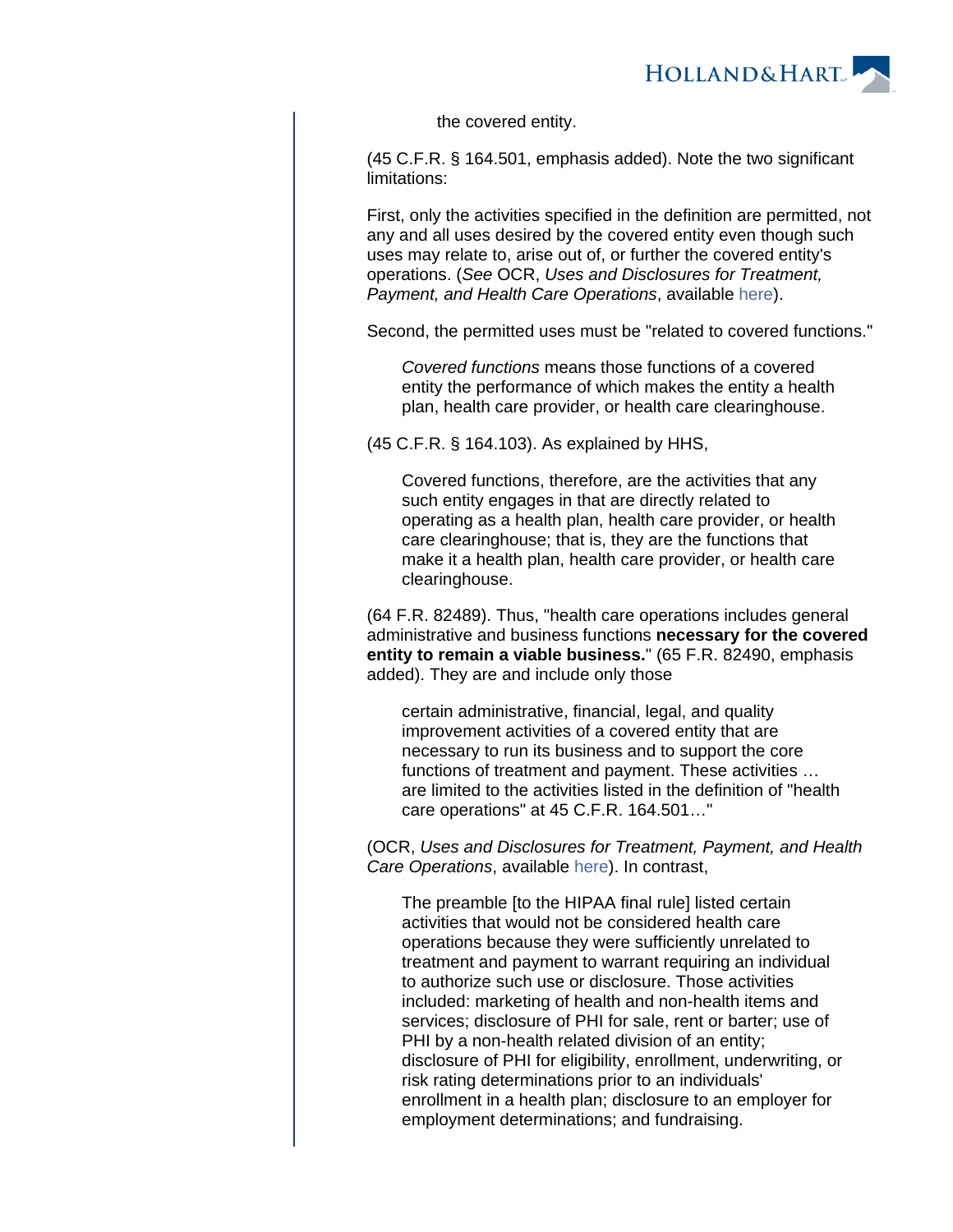

(65 F.R. 82490). In short, the "health care operations" exception may not extend to many uses of PHI that may be unrelated to the covered entity's primary function of rendering treatment to or obtaining payment for such treatment, including the monetization of PHI through big data projects or otherwise.

B. **Sale of PHI.** If there was ever any doubt, the HIPAA Omnibus confirmed that "a covered entity or business associate may not sell [PHI]" without the patient's written HIPAA-compliant authorization. (45 C.F.R. § 164.502(a)(5)(ii)(A)). "Sale of PHI" generally means

> a disclosure of protected health information by a covered entity or business associate, if applicable, where the covered entity or business associate directly or indirectly receives remuneration from or on behalf of the recipient of the protected health information in exchange for the protected health information.

(Id. at  $\S$  164.502(a)(5)(ii)(B)).<sup>4</sup> As explained by HHS, "a sale of [PHI] occurs when the covered entity primarily is being compensated to supply data it maintains in its role as a covered entity (or business associate)." (78 F.R. 5606; see also id. at 5608). In addition to the other elements required for a valid HIPAA authorization, an authorization for the sale of PHI "must state that the disclosure will result in remuneration to the covered entity." (45 C.F.R. § 164.508(a)(4)).

C. **Marketing.** With limited exceptions, "a covered entity must obtain an authorization for any use or disclosure of PHI for marketing" unless the marketing communication is in the form of a face-to-face communication or a promotional gift of nominal value provided by the covered entity. (45 C.F.R. § 164.508(a)(3)).

> [M]arketing means to make a communication about a product or service that encourages recipients of the communication to purchase or use the product or service.

(Id. at § 164.501). "Marketing" does not include certain treatmentrelated communications to the patient,<sup>5</sup> nor does it include communications "[t]o describe a health-related product or service (or payment for such product or service) that is provided by … the covered entity making the communication" unless "the covered entity receives financial remuneration in exchange for making the communication." (Id. at § 164.501). For purposes of this definition,

Financial remuneration means direct or indirect payment from or on behalf of a third party whose product or service is being described. Direct or indirect payment does not include any payment for treatment of an individual.

(*Id.*). "If the marketing involves financial remuneration ... to the covered entity from a third party, the authorization must state that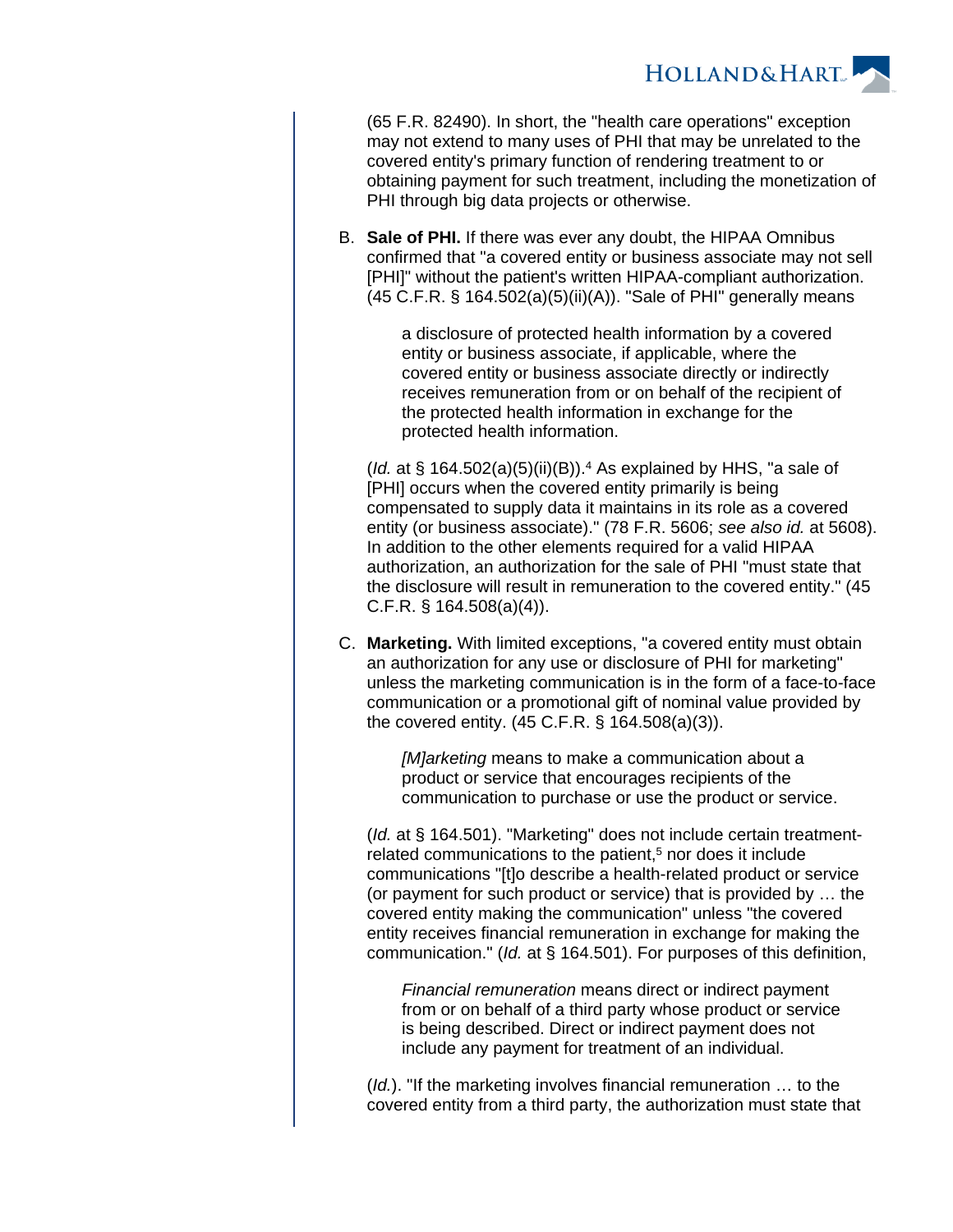

such remuneration is involved." (Id. at § 164.508(a)(3)).

D. **Research.** A covered entity may use PHI for research purposes without the patient's authorization if certain conditions are satisfied. (45 C.F.R. § 164.512(i)). "Research means a systematic investigation, including research development, testing, and evaluation, designed to develop or contribute to generalizable knowledge." (Id. at § 164.501). To fit within the exception, the research program generally requires the involvement of an institutional review board ("IRB") or privacy board that satisfies certain requirements. (Id. at § 164.512(i)). The researcher must comply with relatively strict limits on use of the PHI and documentation requirements. (Id.).

#### **II. Business Associate's Use of PHI.**

The business associate's authority to use or disclose PHI derives from the covered entity's authority. As discussed above, the covered entity may only use the patient's PHI for certain purposes without the patient's authorization, e.g., for the covered entity's own treatment, payment or health care operations. (45 C.F.R. § 164.502). HIPAA allows covered entities to share PHI with business associates to assist the covered entity in performing authorized activities for or on behalf of the covered entity, but with very limited exceptions, the same limits that apply to the covered entity also apply to the business associate, e.g., absent the patient's written authorization, the business associate may only use the information for purposes of the covered entity's treatment, payment, health care operations, or other permitted purposes. (Id.). The business associate agreement ("BAA") between the covered entity and business associate must specify the permissible uses of PHI. The regulations state:

(2) Implementation specifications: Business associate contracts. A contract between the covered entity and a business associate must:

(i) Establish the permitted and required uses and disclosures of protected health information by the business associate. The contract may not authorize the business associate to use or further disclose the information in a manner that would violate the requirements of [the HIPAA privacy rule] if done by the covered entity, except that:

(A) The contract may permit the business associate to use and disclose protected health information for the proper management and administration of the business associate, as provided in paragraph (e)(4) of this section; and

(B) The contract may permit the business associate to provide data aggregation services relating to the health care operations of the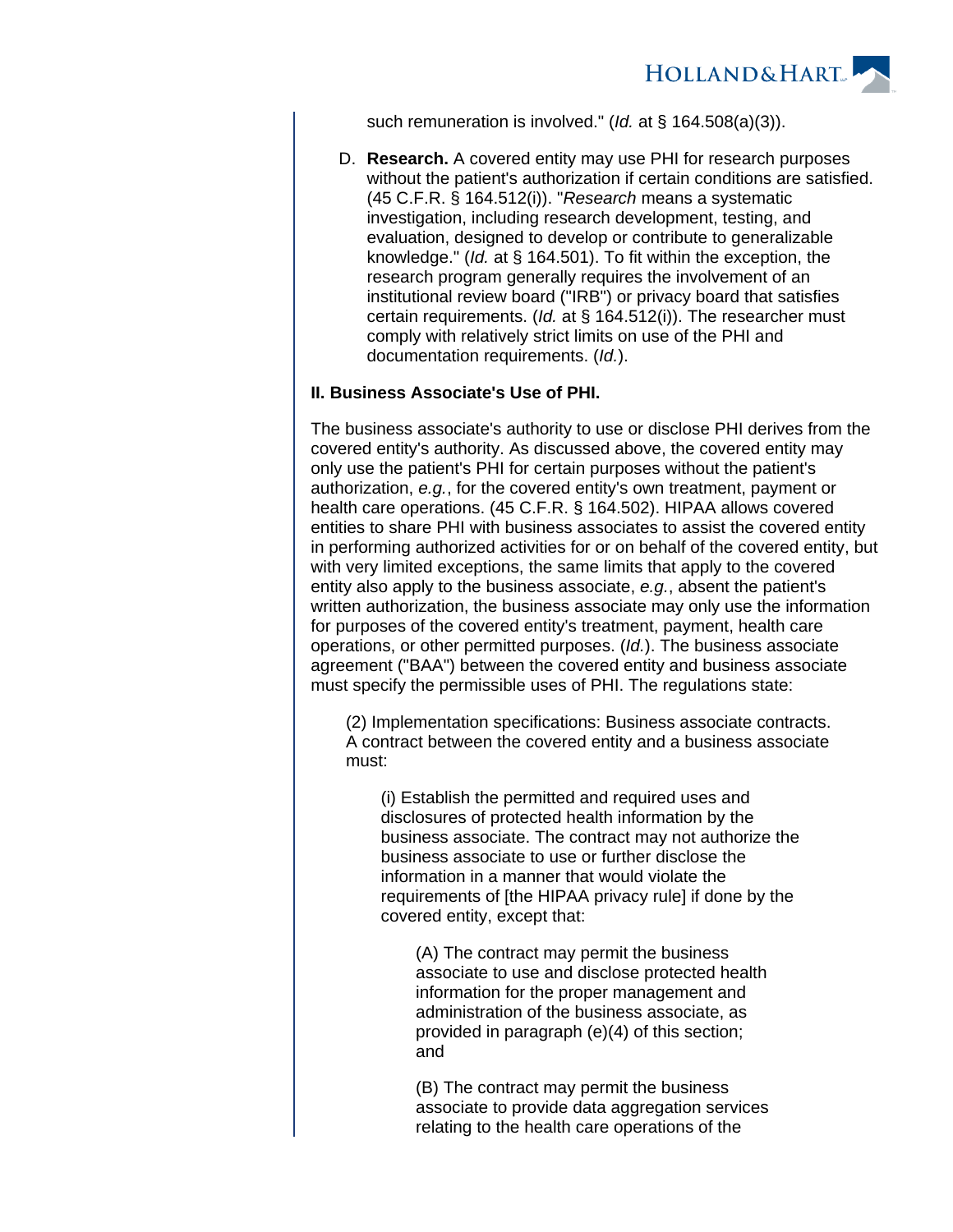

covered entity.

…

(ii) Provide that the business associate will … [n]ot use or further disclose the information other than as permitted or required by the contract or as required by law;

(4) Implementation specifications: Other requirements for contracts and other arrangements. (i) The contract or other arrangement between the covered entity and the business associate may permit the business associate to use the protected health information received by the business associate in its capacity as a business associate to the covered entity, if necessary … [f]or the proper management and administration of the business associate; …

(45 C.F.R. § 164.502(e)). Thus, HIPAA includes only two exceptions in which the business associate may use PHI for its own purposes without the patient's authorization: (1) to perform data aggregation services, and (2) for the business associate's own management and administration. (65 F.R. 82505-06).

#### **A. The Data Aggregation Exception.**

Data aggregation means, with respect to protected health information created or received by a business associate in its capacity as the business associate of a covered entity, the combining of such protected health information by the business associate with the protected health information received by the business associate in its capacity as a business associate of another covered entity, to permit data analyses **that relate to the health care operations of the respective covered entities**.

(45 C.F.R. § 164.501, emphasis added). Per the regulation, the business associate may only aggregate the PHI for the health care operations of the covered entity, not for the business associate's own purposes. HHS commentary explains the purpose and scope of the exception:

we permit a covered entity to authorize the business associate to provide data aggregation services **to the covered entity**. As discussed above in § 164.501, data aggregation, with respect to protected health information received by a business associate in its capacity as the business associate of a covered entity, is the combining of such protected health information by the business associate with protected health information received by the business associate in its capacity as a business associate of another covered entity, to permit the creation of data for analyses that **relate to the health care operations of the respective covered entities**. We added this service to the business associate definition to clarify the ability of covered entities to contract with business associates to undertake quality assurance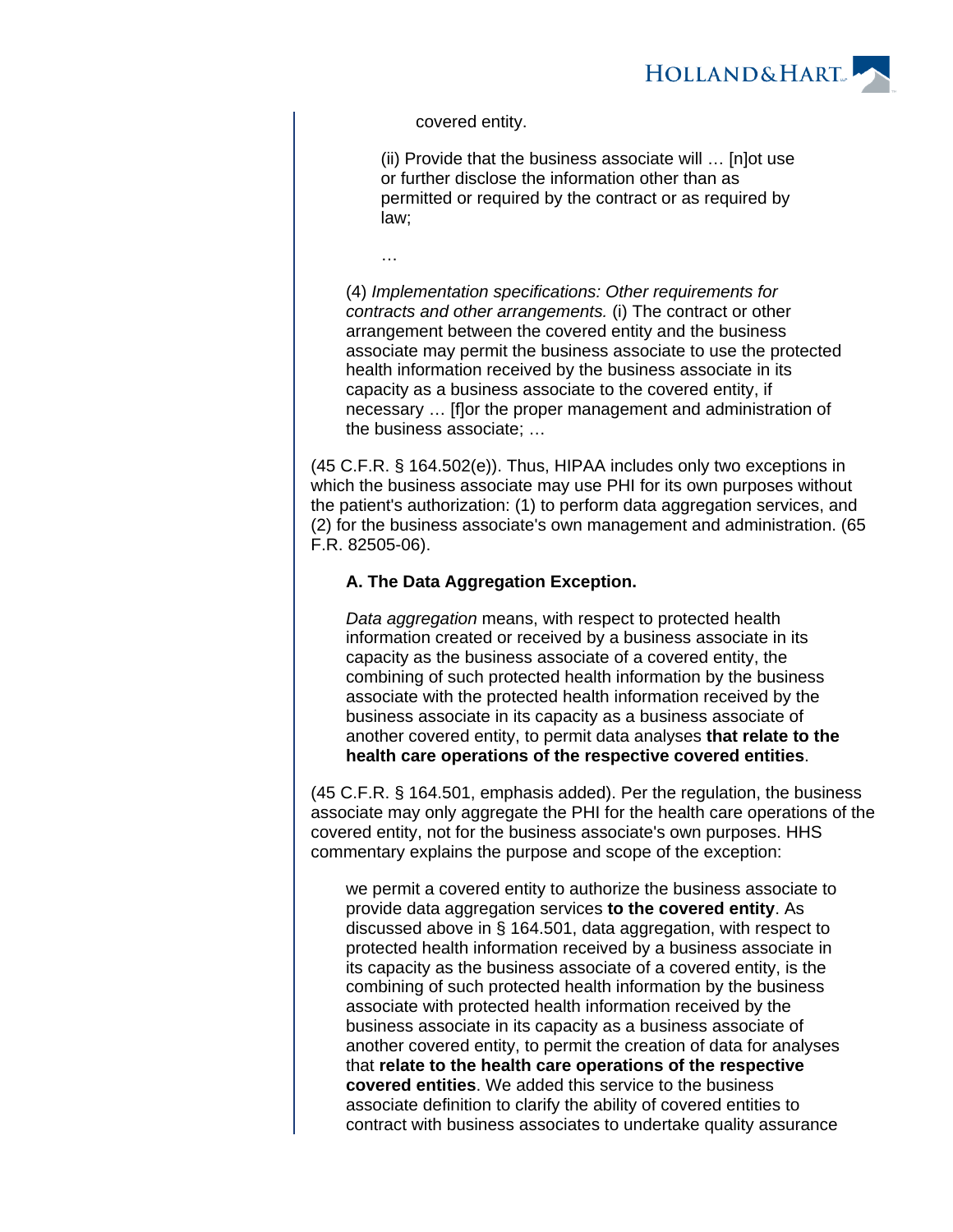

and comparative analyses that involve the protected health information of more than one contracting covered entity. We except data aggregation from the general requirement that a business associate contract may not authorize a business associate to use or further disclose protected health information in a manner that would violate the requirements of this subpart if done by the covered entity in order to permit the combining or aggregation of protected health information received in its capacity as a business associate of different covered entities when it is performing this service. In many cases, the combining of this information **for the respective health care operations of the covered entities** is not something that the covered entities could do—a covered entity cannot generally disclose protected health information to another covered entity for the disclosing covered entity's health care operations. However, we permit covered entities that enter into business associate contracts with a business associate for data aggregation to permit the business associate to combine or aggregate the protected health information they disclose to the business associate for **their respective health care operations**.

(65 F.R. 82505-06, emphasis added). Per the regulations and commentary, the "data aggregation" exception would not apply unless (1) the data aggregation is for the covered entity's health care operations, not the business associate's own purposes; and (2) the BAA expressly authorizes the business associate to perform the data aggregation services.

**B. The Management and Administration Exception.** HHS has not defined "management and administration," nor has it clearly delineated the boundaries of the exception applicable to business associates. The Privacy Rule does allow covered entities to use PHI for their "health care operations", which, as explained above, includes:

**Business management and general administrative activities** of the entity, including, but not limited to:

(i) Management activities relating to implementation of and compliance with the requirements of this subchapter;

(ii) Customer service, including the provision of data analyses for policy holders, plan sponsors, or other customers, provided that protected health information is not disclosed to such policy holder, plan sponsor, or customer.

(iii) Resolution of internal grievances;

(iv) The sale, transfer, merger, or consolidation of all or part of the covered entity with another covered entity, or an entity that following such activity will become a covered entity and due diligence related to such activity; and

(v) Consistent with the applicable requirements of §164.514,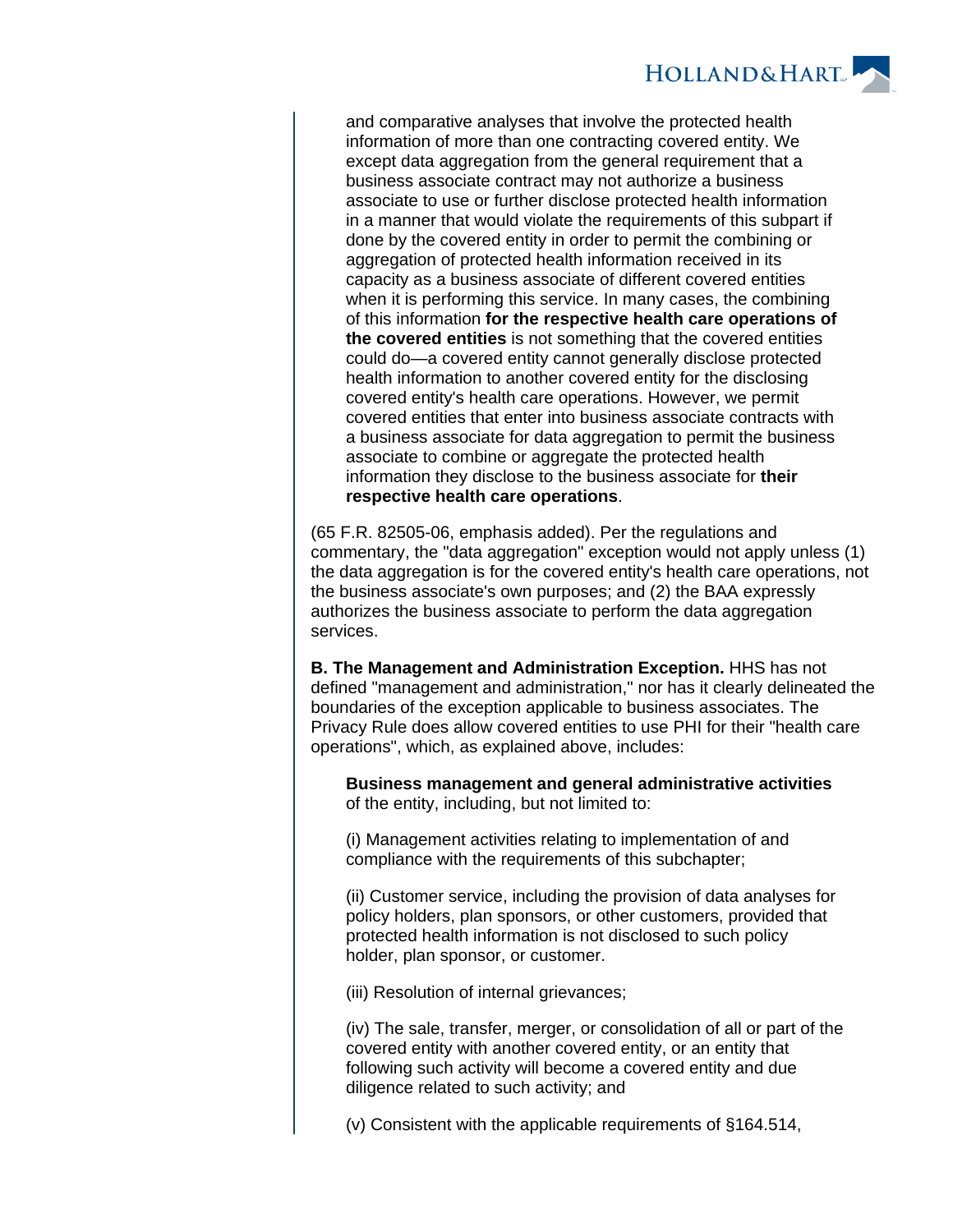

creating de-identified health information or a limited data set, and fundraising for the benefit of the covered entity.

(45 C.F.R. § 164.501, definition of health care operations, emphasis added). HHS's use of similar terms (i.e., the covered entity's "business management and general administrative activities" compared to the business associate's "management and administration") arguably suggests that the business associate may use PHI for similar internal operations. However, the commentary we have suggests that "management and administration" should be construed relatively narrowly. For example, The OCR has explained:

Covered entities may disclose protected health information to an entity in its role as a business associate only to help the covered entity carry out its health care functions – not for the business associate's independent use or purposes, except as needed for the proper management and administration of the business associate.

(OCR Guidance [here](https://www.hhs.gov/sites/default/files/ocr/privacy/hipaa/understanding/coveredentities/businessassociates.pdf)). In the health information organization ("HIO") context, the OCR published the following FAQ:

#### **What may a HIPAA covered entity's business associate agreement authorize a health information organization (HIO) to do with electronic protected health information (PHI) it maintains or has access to in the network?**

A business associate agreement may authorize a business associate to make uses and disclosures of PHI the covered entity itself is permitted by the HIPAA Privacy Rule to make. See 45 C.F.R. § 164.504(e). In addition, the Privacy Rule permits a business associate agreement to authorize a business associate (e.g., a HIO) to: (1) use and disclose PHI for the proper management and administration of the business associate, in accordance with 45 C.F.R. § 164.504(e)(4); and (2) to provide data aggregation services related to the health care operations of the covered entities for which it has agreements. In most cases, the permitted uses and disclosures established by a business associate agreement will vary based on the particular functions or services the business associate is to provide the covered entity. Similarly, a covered entity's business associate agreement with a HIO will vary depending on a number of factors, such as the electronic health information exchange purpose which the HIO is to manage, the particular functions or services the HIO is to perform for the covered entity, and any other legal obligations a HIO may have with respect to the PHI. For example, the business associate agreements between covered entities and a HIO may authorize the HIO to:

- Manage authorized requests for, and disclosures of, PHI among participants in the network;
- Create and maintain a master patient index;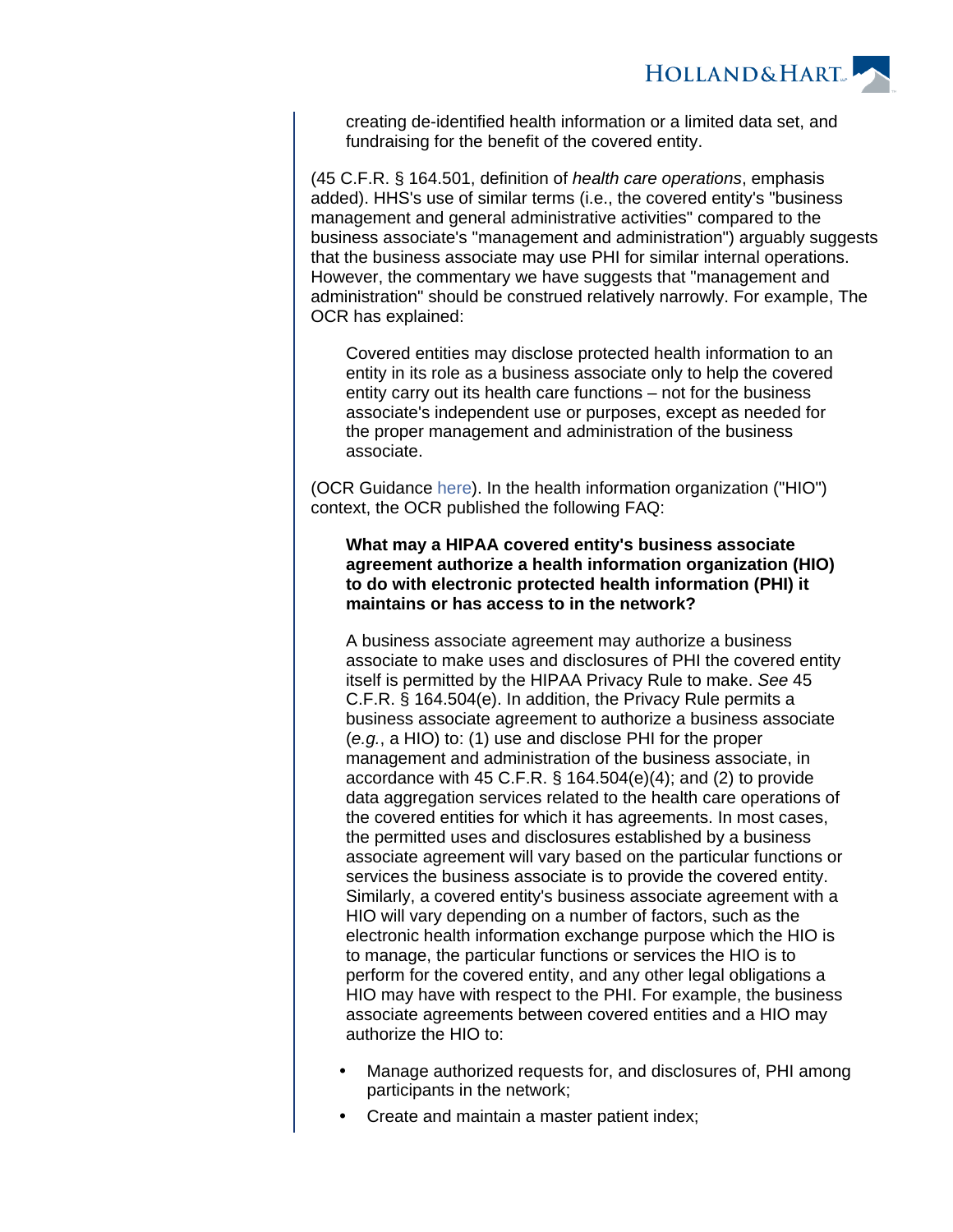

- Provide a record locater or patient matching service;
- Standardize data formats;
- Implement business rules to assist in the automation of data exchange;
- Facilitate the identification and correction of errors in health information records; and
- Aggregate data on behalf of multiple covered entities.

[\(https://www.hhs.gov/hipaa/for-professionals/faq/543/what-may-a-covered](https://www.hhs.gov/hipaa/for-professionals/faq/543/what-may-a-covered-entitys-business-associate-agreement-authorize/index.html)[entitys-business-associate-agreement-authorize/index.html](https://www.hhs.gov/hipaa/for-professionals/faq/543/what-may-a-covered-entitys-business-associate-agreement-authorize/index.html)). Note that the permitted uses relate closely to the services the business associate performs for the covered entities.

HHS has confirmed that the "management and administration" exception does **not** extend to data mining for the business associate's own purposes:

Comment: A commenter recommended that the business partner contract specifically address the issue of data mining because of its increasing prevalence within and outside the health care industry.

Response: We agree that protected health information should only be used by business associates for the purposes identified in the business associate contract. We address the issue of data mining by requiring that the business associate contract explicitly identify the uses or disclosures that the business associate is permitted to make with the protected health information. Aside from disclosures for data aggregation and business associate management, the business associate contract cannot authorize any uses or disclosures that the covered entity itself cannot make. Therefore, data mining by the business associate for any purpose not specified in the contract is a violation of the contract and grounds for termination of the contract by the covered entity.

(65 F.R. 82644). Similarly, OCR FAQs confirm that a business associate may not use PHI for its own marketing purposes:

Can contractors (business associates) use protected health information for its own marketing purposes?

Answer: No. While covered entities may share protected health information with their contractors who meet the definition of "business associates" under the HIPAA Privacy Rule, that definition is limited to contractors that obtain protected health information to perform or assist in the performance of certain health care operations on behalf of covered entities. Thus, business associates, with limited exceptions, cannot use protected health information for their own purposes…. [T]he Privacy Rule expressly prohibits … covered health care providers from selling protected health information to third parties for the third party's own marketing activities, without authorization. So, for example, a pharmacist cannot, without patient authorization,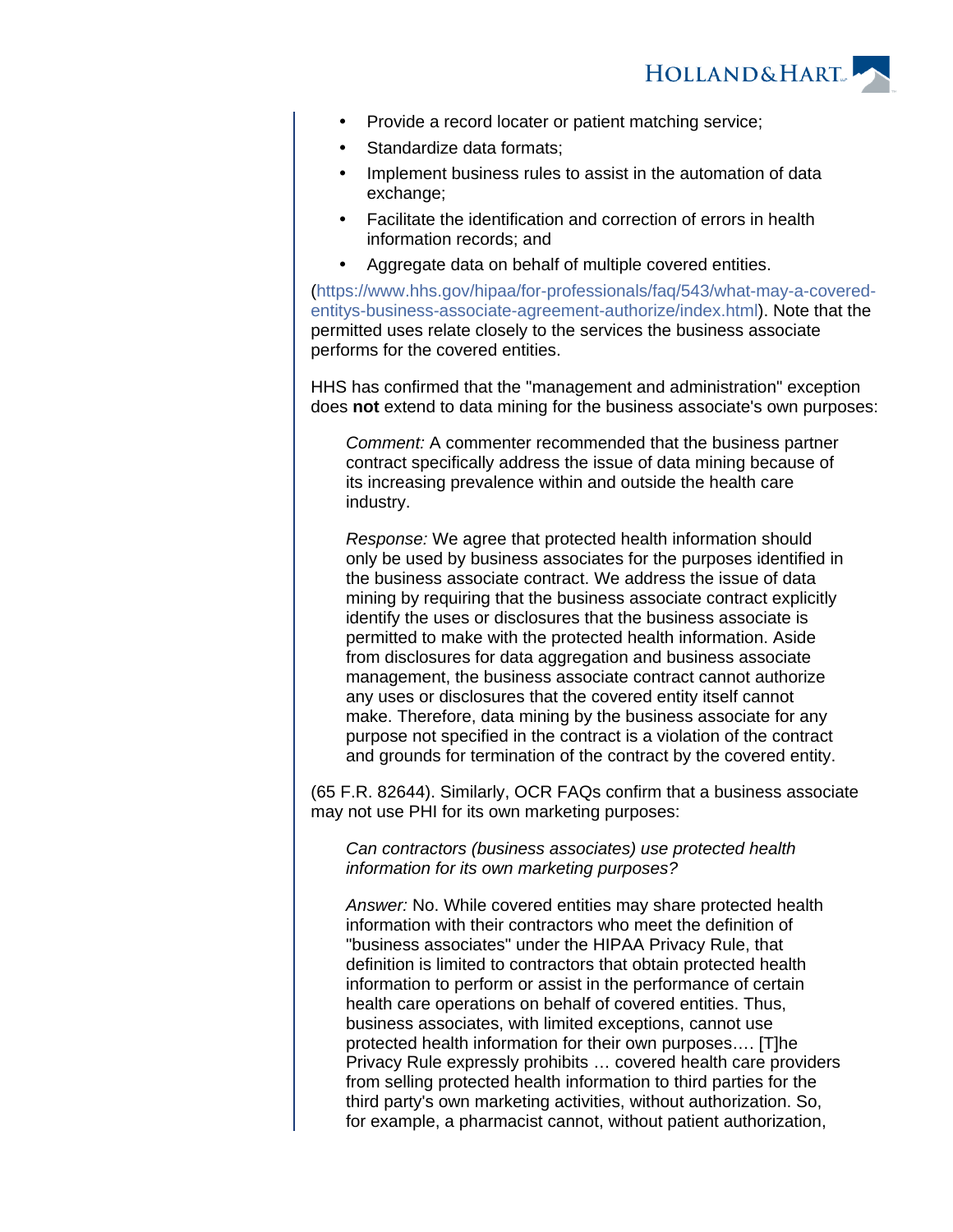

sell a list of patients to a pharmaceutical company, for the pharmaceutical company to market its own products to the individuals on the list.

#### [\(https://www.hhs.gov/hipaa/for-professionals/faq/276/can-business](https://www.hhs.gov/hipaa/for-professionals/faq/276/can-business-associates-use-protected-health-information-for-marketing/index.html)[associates-use-protected-health-information-for-marketing/index.html](https://www.hhs.gov/hipaa/for-professionals/faq/276/can-business-associates-use-protected-health-information-for-marketing/index.html)).

We have found no HHS or OCR commentary authorizing a business associate to use PHI for its own product development or similar purposes under the "management and administration" function. Absent such commentary, a business associate's use of PHI for its own product development or other such uses is risky unless such product development or other use is within the scope of the services performed by the business associate for the covered entity as specified in the BAA, and within a use permitted by the covered entity.

#### **III. Agreements to Limit Disclosures.**

Even in those situations in which HIPAA would allow the use of the PHI, a covered entity may intentionally or unintentionally limit its prerogative to use the PHI without the patient's authorization by agreeing otherwise with the patient. Covered entities and/or business associates must check the scope of their agreements with patients as well as the covered entity's notice of privacy practices to ensure that they do not prohibit a desired use.

**A. Agreement to Restrict Use or Disclosures.** Under HIPAA, individuals have the right to request additional restrictions on the use or disclosure of their PHI for purposes of treatment, payment or healthcare operations. (45 C.F.R. § 164.522(a)(1)). Significantly, a covered entity is not required to agree to such additional restrictions, but if it does, the covered entity must abide by the restriction until changed prospectively. (Id. at § 164.522(a)(1)(ii)). Health care providers may unwittingly agree to such restrictions by, e.g., including statements in their registration documents, websites, or elsewhere stating that they will not disclose information unless authorized, or otherwise promising to maintain the confidentiality of the information. Before using PHI for health care operations, covered entities and their business associates should ensure that such use is consistent with their representations to the patient.

**B. Notice of Privacy Practices.** Under HIPAA, "an individual has a right to adequate notice of the uses and disclosures of protected health information that may be made by the covered entity, and of the individual's rights and the covered entity's legal duties with respect to protected health information." (45 C.F.R. § 164.520(a)(1)). To that end, covered entities are generally required to publish a notice of privacy practices describing the uses or disclosures of PHI they are permitted to make or the purposes for such permitted uses or disclosures. (Id. at 164.520(b)). For each such purpose, "the description must include sufficient detail to place the individual on notice of the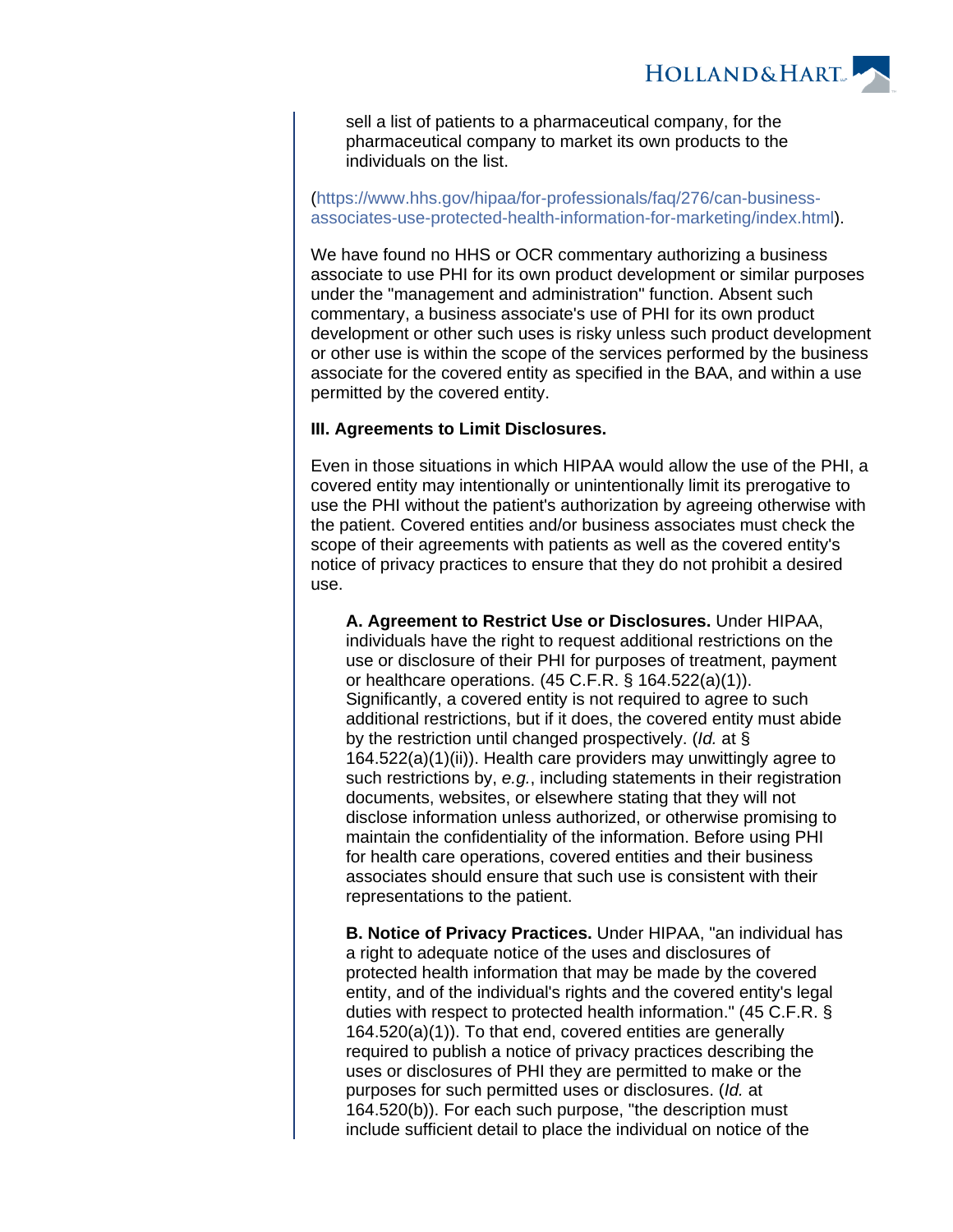

uses and disclosures that are permitted or required by [HIPAA] and other applicable law." (*Id.* at  $\S$  164.520(b)(1)(iii)). The notice of privacy practices must include a "statement that other uses and disclosures not described in the notice will be made only with the individual's written authorization..." (*Id.* at  $\S$ )  $164.520(b)(1)(ii)(E)$ . "A covered entity that is required ... to have a notice may not use or disclose PHI in a manner inconsistent with such notice." (Id. at § 164.502(i)). Covered entities and their business associates must ensure that any use of PHI is consistent with—or at least not inconsistent with—the notice. Failure to comply with the representations in the notice or other assurances given individuals may subject the provider to HIPAA penalties and perhaps deceptive trade practices claims based on the FTC's recent enforcement actions against entities that fail to comply with their published privacy policies. (See generally [https://www.ftc.gov/news-events/media-resources/protecting](https://www.ftc.gov/news-events/media-resources/protecting-consumer-privacy/privacy-security-enforcement)[consumer-privacy/privacy-security-enforcement](https://www.ftc.gov/news-events/media-resources/protecting-consumer-privacy/privacy-security-enforcement)).

#### **IV. De-Identification.**

Importantly, the foregoing restrictions do not apply if the PHI is properly deidentified consistent with the standards in 45 C.F.R. § 164.514. (45 C.F.R. § 164.502(d)(2)). HIPAA specifically authorizes covered entities "to create information that is not individually identifiable health information or disclose protected health information only to a business associate for such purpose, whether or not the de-identified info is to be used by the covered entity." (Id. at § 164.502(d)). De-identification is considered part of a covered entity's health care operations. (Id. at § 164.501). A covered entity may, through its BAA, authorize the business associate to de-identify PHI on behalf of the covered entity (see id. at § 164.502(d)), but neither the business associate nor its subcontractors may de-identify PHI unless so authorized in the covered entity's business associate agreement:

if a business associate agreement between a covered entity and a contractor does not permit the contractor to de-identify protected health information, then the business associate agreement between the contractor and a subcontractor (and the agreement between the subcontractor and another subcontractor) cannot permit the de-identification of protected health information. Such a use may be permissible if done by the covered entity, but is not permitted by the contractor or any subcontractors if it is not permitted by the covered entity's business associate agreement with the contractor.

#### (78 F.R. 5601).

Once de-identified, the information is no longer protected by HIPAA and, unless otherwise limited by the agreements between the parties or other law, the contractor, business associate, or subcontractor may use the deidentified information for its own purposes without violating HIPAA. The OCR published the following FAQ addressing this issue:

#### **May a health information organization (HIO), acting as a**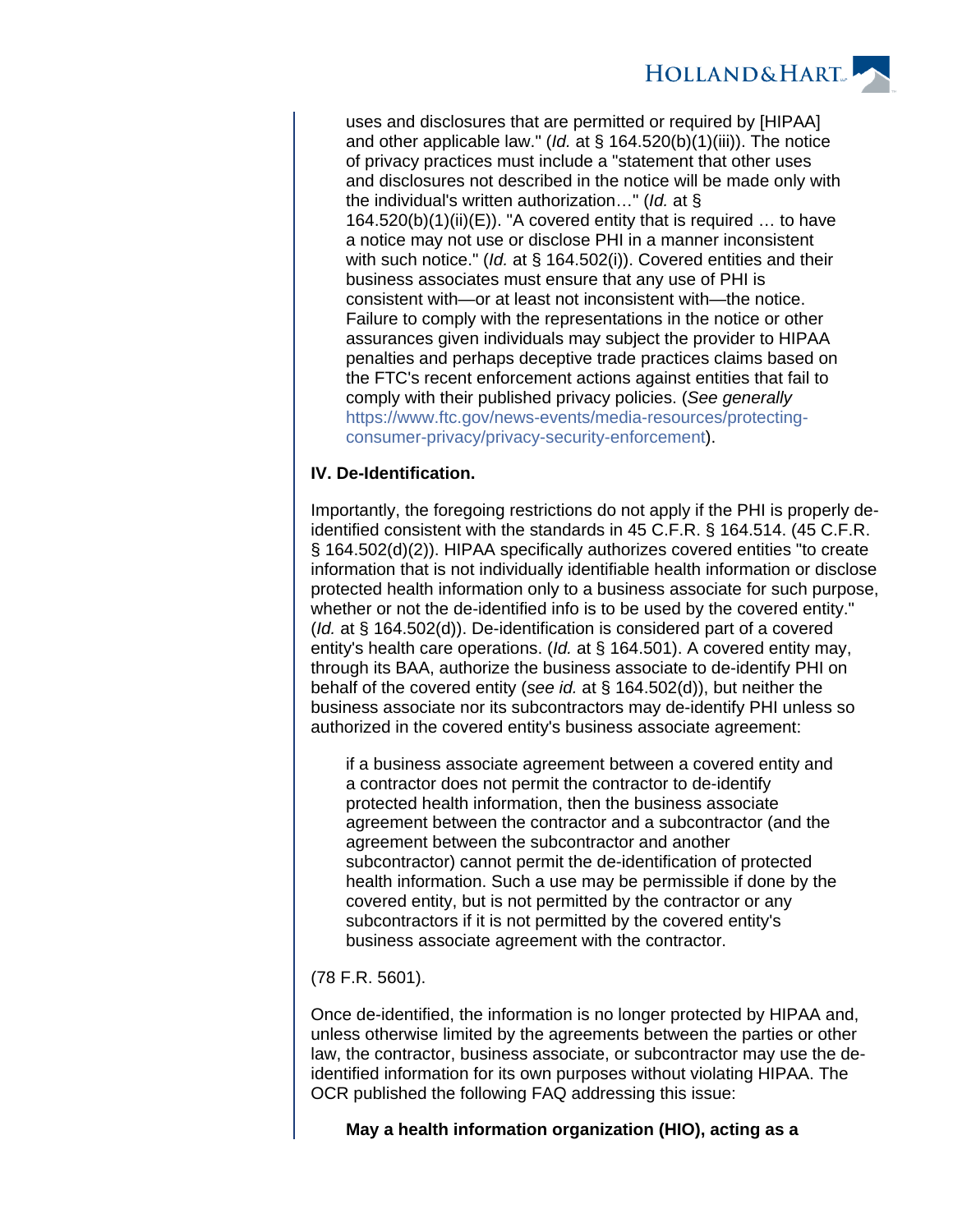

#### **business associate of a HIPAA covered entity, de-identify information and then use it for its own purposes?**

A HIO, as a business associate, may only use or disclose protected health information (PHI) as authorized by its business associate agreement with the covered entity. See 45 C.F.R. § 164.504(e). The process of de-identifying PHI constitutes a use of PHI. Thus, a HIO may only de-identify PHI it has on behalf of a covered entity to the extent that the business associate agreement authorizes the HIO to do so. However, once PHI is de-identified in accordance with the HIPAA Privacy Rule, it is no longer PHI and, thus, may be used and disclosed by the covered entity or HIO for any purpose (subject to any other applicable laws).

[\(https://www.hhs.gov/hipaa/for-professionals/faq/544/may-a-health](https://www.hhs.gov/hipaa/for-professionals/faq/544/may-a-health-information-organization-de-identify-information/index.html)[information-organization-de-identify-information/index.html](https://www.hhs.gov/hipaa/for-professionals/faq/544/may-a-health-information-organization-de-identify-information/index.html)).

#### **V. Conclusion.**

Although covered entities may believe that PHI in their possession "belongs" to them, HIPAA still limits their ability to use the information for their own purposes without the individual's authorization except in limited circumstances. The same restrictions flow down to business associates and subcontractors: unless otherwise allowed by HIPAA and the business associate agreement, business associates may not use PHI for their own purposes. Because of the limits, parties may often find that proper deidentification is the best option for such uses.

<sup>1</sup> Protected health information is generally defined as

information that is a subset of health information, including demographic information collected from an individual, and: (1) Is created or received by a health care provider, health plan, employer, or health care clearinghouse; and (2) Relates to the past, present, or future physical or mental health or condition of an individual; the provision of health care to an individual; or the past, present, or future payment for the provision of health care to an individual; and (i) [t]hat identifies the individual; or (ii) [w]ith respect to which there is a reasonable basis to believe the information can be used to identify the individual.

### (45 C.F.R. § 160.103)

2 "Use means, with respect to individually identifiable health info, the sharing, employment, application, utilization, examination, or analysis of such info within an entity that maintains such info." (45 C.F.R. § 160.103).

<sup>3</sup>"Disclosure means the release, transfer, provision of access to, or divulging in any manner of info outside the entity holding the info." (Id.).

4 "Sale of PHI" does **not** include disclosures: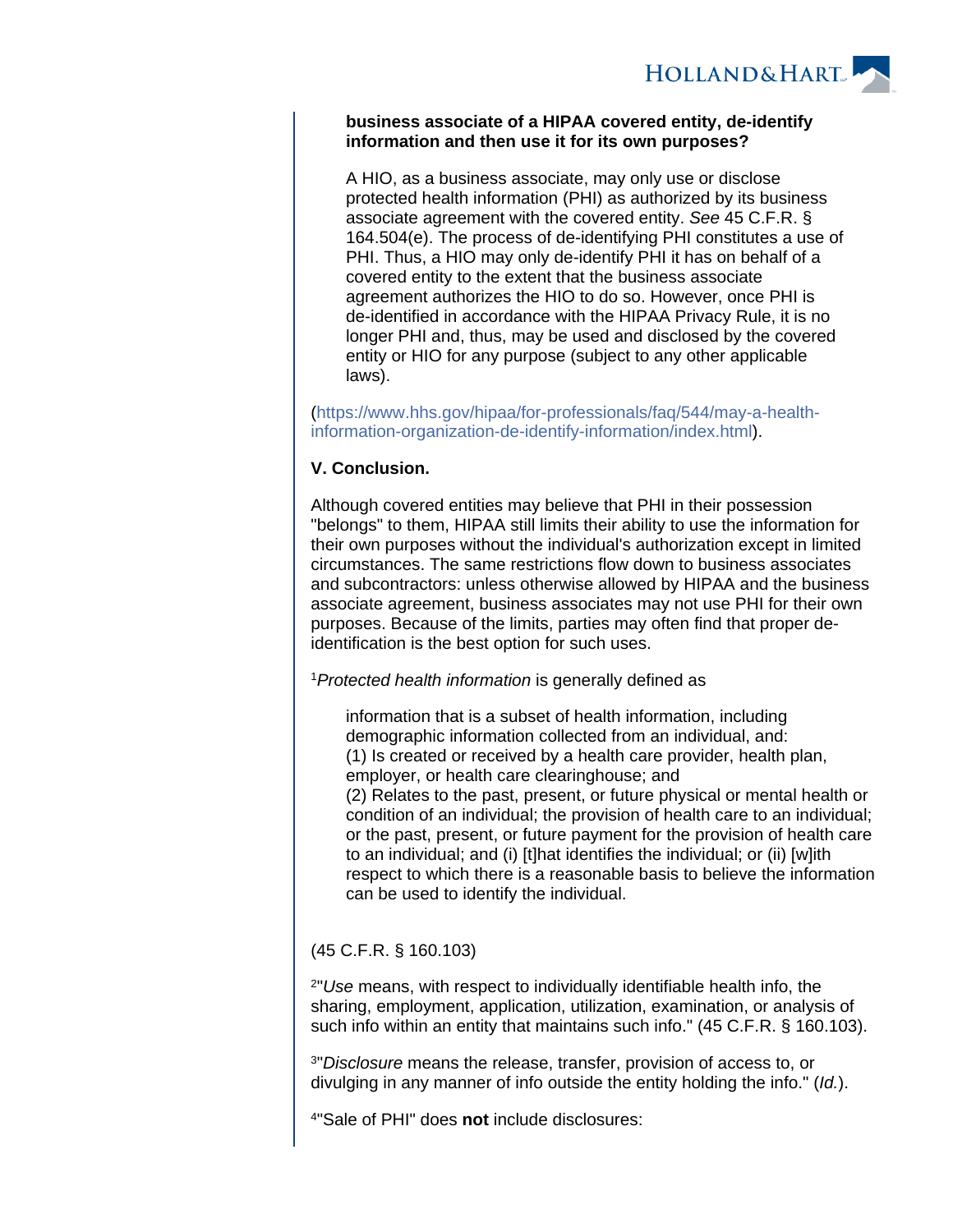

(i) For public health purposes pursuant to  $§164.512(b)$  or  $§164.514(e);$ (ii) For research purposes pursuant to  $\S$  164.512(i) or  $\S$  164.514(e), where the only remuneration received by the covered entity or business associate is a reasonable cost-based fee to cover the cost to prepare and transmit the protected health information for such purposes;

(iii) For treatment and payment purposes pursuant to  $\S$  164.506(a); (iv) For the sale, transfer, merger, or consolidation of all or part of the covered entity and for related due diligence as described in paragraph (6)(iv) of the definition of health care operations and pursuant to  $\S$ 164.506(a);

(v) To or by a business associate for activities that the business associate undertakes on behalf of a covered entity, or on behalf of a business associate in the case of a subcontractor, pursuant to §§ 164.502(e) and 164.504(e), and the only remuneration provided is by the covered entity to the business associate, or by the business associate to the subcontractor, if applicable, for the performance of such activities;

(vi) To an individual, when requested under § 164.524 or § 164.528; (vii) Required by law as permitted under § 164.512(a); and (viii) For any other purpose permitted by and in accordance with the applicable requirements of this subpart, where the only remuneration received by the covered entity or business associate is a reasonable, cost-based fee to cover the cost to prepare and transmit the protected health information for such purpose or a fee otherwise expressly permitted by other law.

(45 C.F.R. § 164.502(a)(5)(ii)(B)).

<sup>5</sup>Specifically, "marketing" does not include a communication made:

(i) To provide refill reminders or otherwise communicate about a drug or biologic that is currently being prescribed for the individual, only if any financial remuneration received by the covered entity in exchange for making the communication is reasonably related to the covered entity's cost of making the communication.

(ii) For the following treatment and health care operations purposes, except where the covered entity receives financial remuneration in exchange for making the communication:

(A) For treatment of an individual by a health care provider, including case management or care coordination for the individual, or to direct or recommend alternative treatments, therapies, health care providers, or settings of care to the individual;

(B) To describe a health-related product or service (or payment for such product or service) that is provided by, or included in a plan of benefits of, the covered entity making the communication, including communications about: the entities participating in a health care provider network or health plan network; replacement of, or enhancements to, a health plan; and health-related products or services available only to a health plan enrollee that add value to, but are not part of, a plan of benefits; or